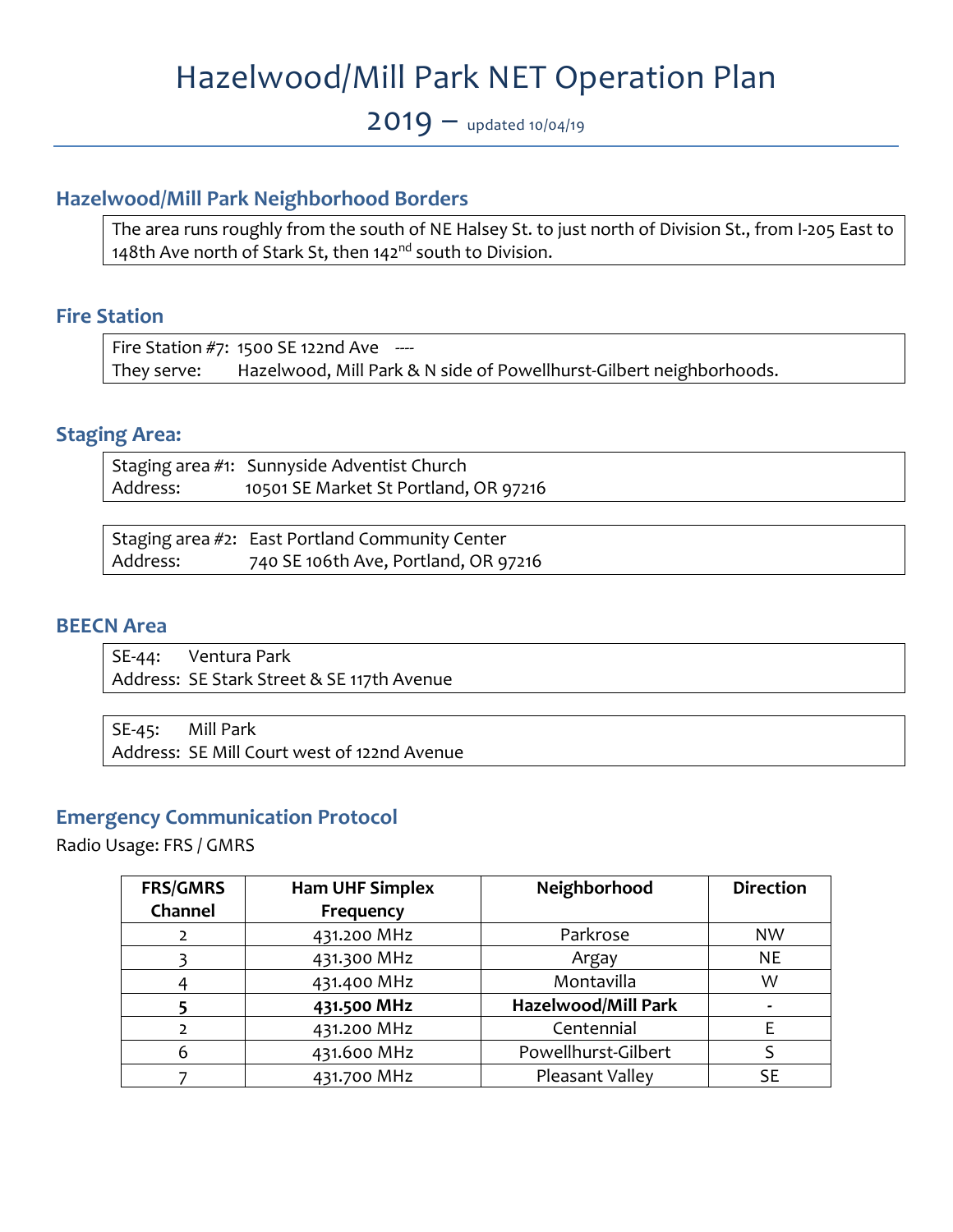Multnomah County Emergency Ham Radio Settings

| <b>Channel Name</b> | <b>Transmit</b> | <b>Tx PL</b> | <b>Receive</b> | Description                       |
|---------------------|-----------------|--------------|----------------|-----------------------------------|
|                     | Frequency       |              | Frequency      |                                   |
| MC <sub>1</sub>     | 146.24          | 146.84       |                | Primary Repeater                  |
| MC <sub>2</sub>     | 147.28          | $+167.9$     | 147.28         | Secondary Repeater (Resource Net) |
| MC <sub>3</sub>     | 146.34          | 146.94       |                | <b>Tertiary Repeater</b>          |
| MC <sub>4</sub>     | 146.48          | 146.48       |                | <b>Primary Simplex</b>            |
| MC <sub>5</sub>     | 146.46          | 146.46       |                | Secondary Simplex                 |
| MC <sub>6</sub>     | 147.04          | $+100$       | 147.04         | Delta Repeater                    |
| MC <sub>7</sub>     | 147.56          | 147.56       |                | Gresham Simplex                   |
| MC <sub>8</sub>     | 147.58          | 147.58       |                | NET Tac 1                         |
| MC <sub>9</sub>     | 147.54          | 147.54       |                | NET Tac 2                         |
| <b>MC</b> 11        | 146.84          | 146.84       |                | Simplex                           |
| MC 12               | 147.28          | 167.9        | 147.28         | Simplex                           |
| MC 13               | 146.94          | 146.94       |                | Simplex                           |
| <b>MC</b> 14        | 147.04          | 100          | 147.04         | Simplex                           |

# **Pre‐Deployment Plan: responsibilities?**

Deployment Protocols ‐ Immediate Responsibilities Following a Disaster:

- **Your safety comes first.**
- Protect yourself from further danger by putting on long pants, a long-sleeved shirt, sturdy shoes or work boots, and work gloves.
- If in a high-rise building, expect the fire alarms and sprinklers to go off during an earthquake. Check for and extinguish small fires. **Do not use the elevators**. Fire is the most common hazard following earthquakes.
- Clean up spills.
- Inspect the home for damage. Aftershocks can cause additional damage to unstable buildings. If there are major cracks in the chimney or foundation or if the home or utilities have been moved by the earthquake, get everyone out of the home. When safe take photographs of your home and its contents to document insurance claims.
- Put the **OK**/**Help** sign in your window.
- Tune to the Emergency Alert System (EAS) on your TV or radio for emergency information and instructions.
- You (or a member of your household) should attempt to contact your emergency out-of-state contact.
- Expect aftershocks!

#### Remember that NET members should self-deploy only if:

- o A disaster is taking place;
- o Communications systems are down; and
- o You have received no message from PBEM or Interim Team Lead (ITL).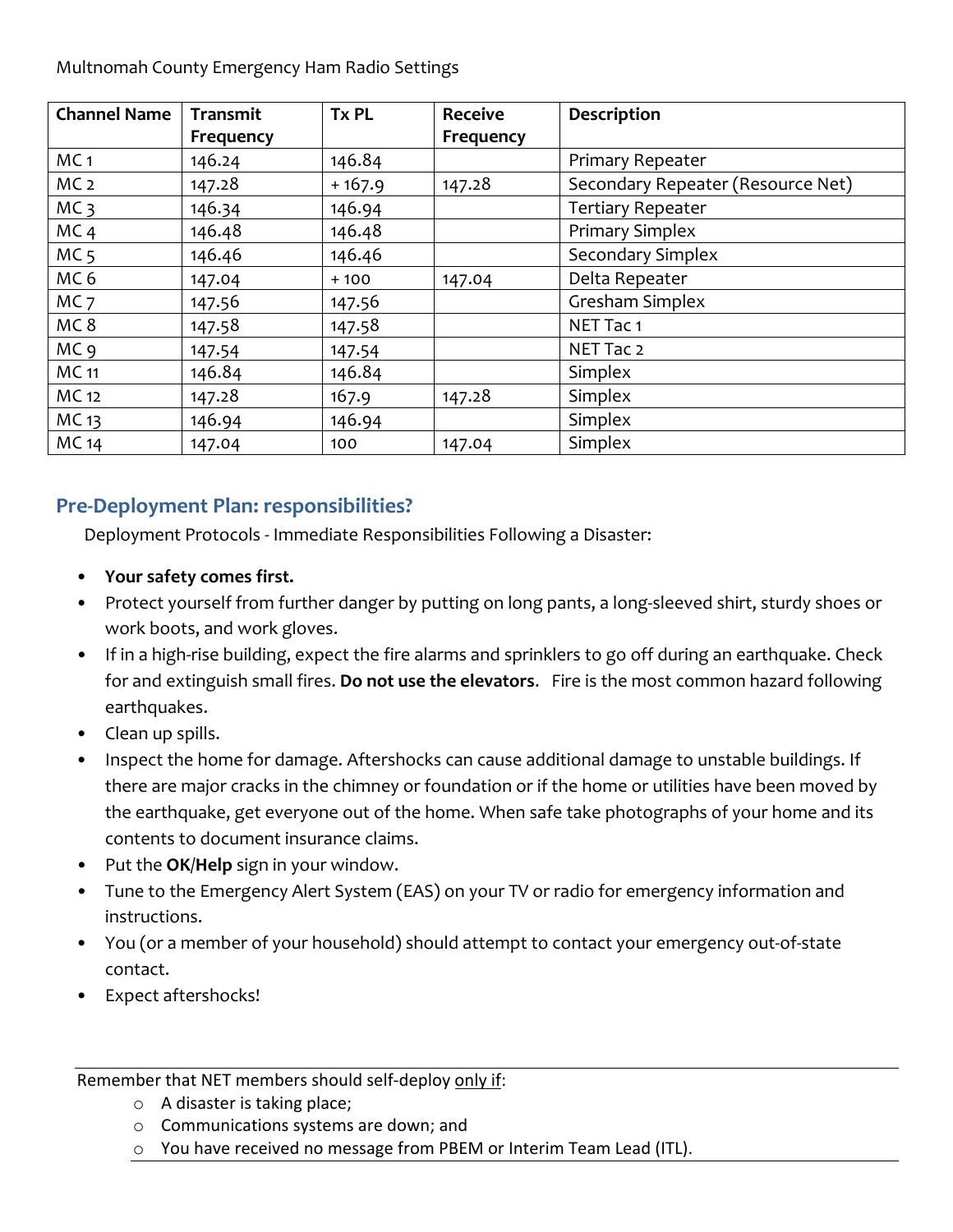## **Onsite Positions / Chain of Command**

|              | Incident Commander / Team Leader (ITL)                                    |  |  |
|--------------|---------------------------------------------------------------------------|--|--|
| $\geq$       | Communications / Amateur Radio Operator                                   |  |  |
| >            | Scribe / Documents Coordinator / Planning Lead                            |  |  |
| >            | <b>Operations Coordinator</b>                                             |  |  |
|              | Damage Assessment                                                         |  |  |
|              | Search & Rescue                                                           |  |  |
|              | <b>Medical Director</b>                                                   |  |  |
|              | Triage / Treatment                                                        |  |  |
| $\mathbf{I}$ | Logistics Coordinator                                                     |  |  |
|              | Equipment / Supplies / Transportation / Food & Water / Sanitation for NET |  |  |
| >            | Members and SUV's                                                         |  |  |
|              | <b>SUV Coordinator</b>                                                    |  |  |

## **NET Forms ‐ DOCUMENT EVERYTHING … even if you only have notepads!**

- 1 Damage Assessment
- 2A Personnel Check‐In
- 2B SUV ‐ Spontaneous Unaffiliated Volunteer Intake
- 3 Team Leader's Assignment Tracking Form
- 4 Assignment Briefing
- 5A Victim Treatment Area Record
- 5B Individual Treatment Record
- 6 Communications Log
- 7 Equipment Inventory
- 8 General Messages

## **Deployment Plan:**

- **Do the greatest good, for the greatest number of people, your safety is the first priority.**
- **Your decision to deploy is entirely optional and is at your own discretion.**
- Retrieve your NET kit, put on your NET Badge and personal protective equipment and get your copy of the NET Operations Plan. Include snack items and water.
- Check your neighborhood. Help immediate neighbors who may require immediate assistance.
- In case of emergency team members should receive a recorded message from PBEM asking them to deploy. If you didn't receive this message within twenty‐minuets, you may self‐deploy.
- If you deploy, you should follow all radio/communication protocols and document the results.
	- o Use phones if possible, keep radio communications short & succinct, using pro‐words & phonetics.
- On Your Way to Staging Area:
	- o Document the damage, by filling up (Damage Assessment Form #1).
	- o When arriving to staging area, turn in the form(s) to (Incident Team Leader).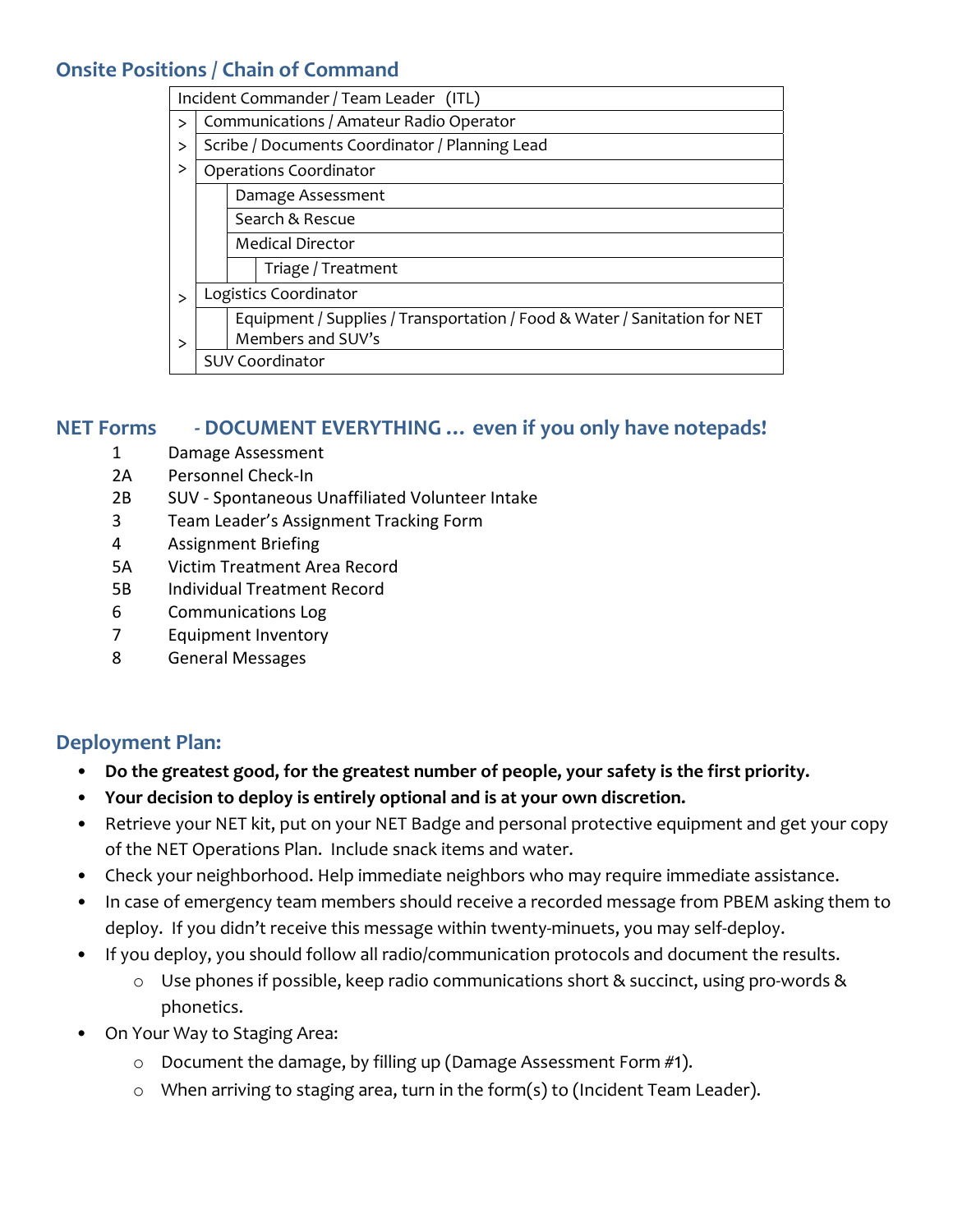## For deployment updates contact the NET Emergency Activation Telephone Number by dialing 503.823.1410. If PBEM initiates a deployment, PBEM will update a recorded status message twice a day at this number

- The first NET member arriving at the Staging Area assumes Incident Command.
- When the Team Leader arrives, incident command can be transferred to Team Leader.
- Team Leader / Incident Commander responsibilities include:
	- o Ensuring incident safety
	- o Establishing incident objectives
	- o Delegating authority to others
	- o Providing information to internal and external parties
	- o Establishing and maintaining liaison with other responders

Taking direction from government agencies Incident Commander assigns functional roles to NET members and establishes incident command structure, using Incident Command System (ICS), maintaining appropriate chain of command and span of control.

- Operations Coordinator directs and coordinates incident tactical operations.
- Logistics Coordinator assures there are adequate resources to meet incident objectives.
- SUV Coordinator processes, orients, and assigns SUVs, under oversight of a NET member.
- NET members:
	- o Turn in Damage Assessment Forms (#1) at Staging Area.
	- o Are signed in using Personnel Check‐In form (#2.A), and are given assignments using Assignment Briefing form. (#4)
	- $\circ$  Assignments are tracked by the Team Leader using Assignment Tracking Log (#3).
- ARO / Radio Operator:
	- o Establish communications between NET Team and EMC (Emergency Coordination Center). All communications are documented on the Communications Log  $(\#6)$

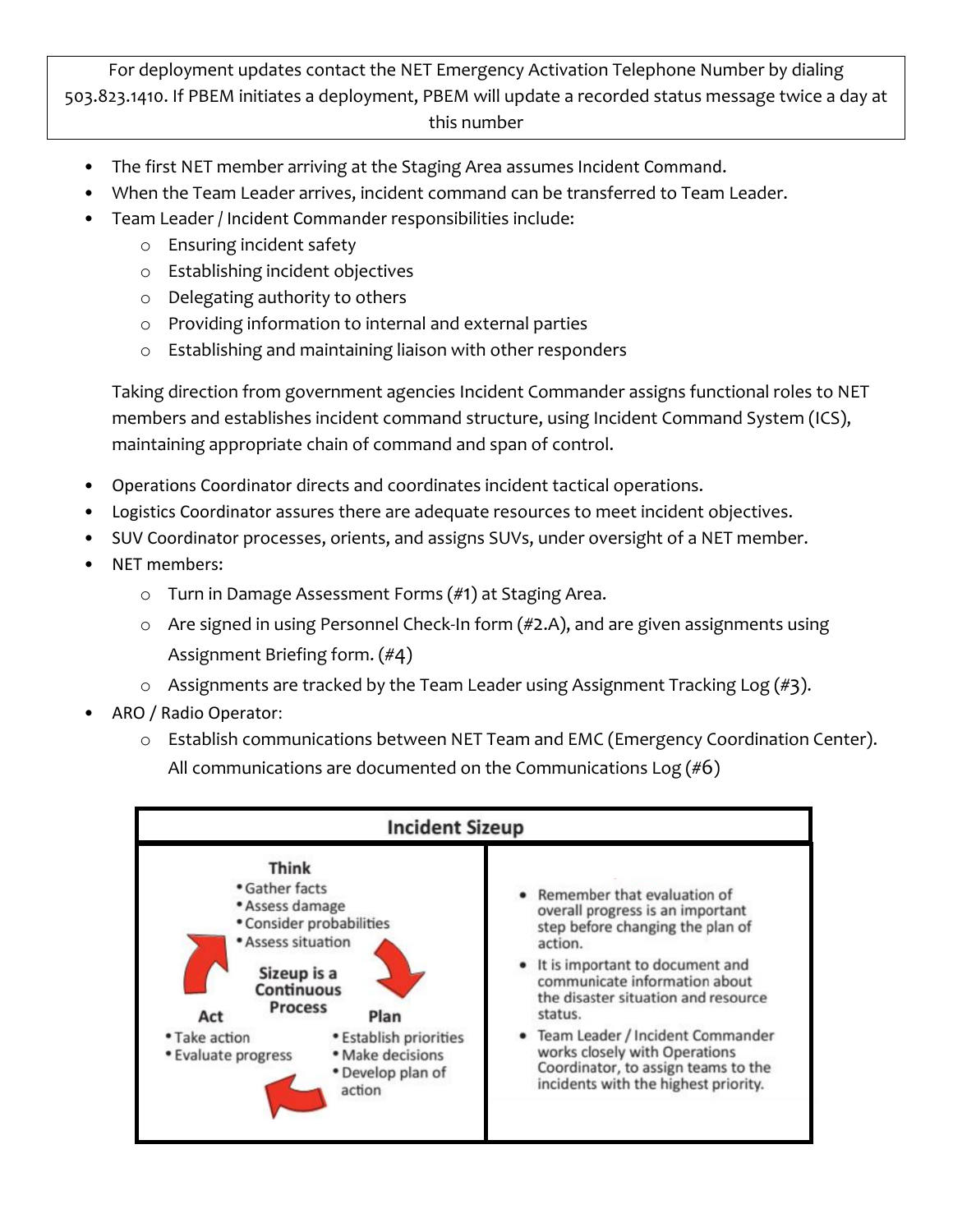# **When Arriving at the Staging Area:**

Determine whether the Staging Area is safe. ‐ If NET Staging Area 1 is not safe and secure for NET Operations, or volunteers cannot reach NET Staging Area 1, radio other members, if possible, and proceed to NET Staging Area 2. Leave a visible message, with your initials, time/date and "Site Bad". At Staging Area 2, leave a visible message as "Site Good" with your initials and the date/time – in case you need to leave.

- If the (Incident Team Leader) is not available, designate an alternative (Incident Team Leader) until the (ITL) arrive.
- Provide him/her with (Damage Assessment Forms), discuss the situation with them.
- (ITL) distributes assignments.
- If you are the only arrival to staging area, or few members made it to the scene:
	- o You may join other teams on the scene.
	- o If no other teams at the scene, you may form a team with the few members available and the SUVs.
	- $\circ$  If you are the only member present, you have the choice to work alone or go back home.
	- o But no matter what choice you made, you must follow the documentation procedure and fill in the required forms.

## Chain of Command at the Scene:

Incident Team Leader:

- o Prioritize Incidents & Assign Tasks.
- o Give instructions to Team Leaders. ITL should have no more than 5 to 7 members reporting to them.
- o Give instructions to Radio Operator to attempt to reach Multnomah County ARES resource NET & PBEM NET Coordinator.
- o Communicate with authorities on the scene.
- o Assign tasks to team members.

Team Leaders:

- o Rotate tasks between team members every two hours to avoid exhaustion.
- o Communicates with Incident Team Leader.
- o Update Incident Team Leader with results & numbers.
- o Provide Incident Team leader with documentation forms.
- o Develop and follow the Relief Plan as needed.
- o Communicate with their Team Leader.

Team Members:

- o Update Team Leader with process, obstacles, results and numbers.
- o Fill in and maintain documentation forms.
- o Hand the forms to team leader.
- o All NET members must follow the orders if they are asked to stay around or stand‐down, by any emergency personnel, like: Police, Fire, EMS, Military, City of Portland Bureau or staff from PBEM.

ALL NET Members:

- o Document all orders and communication.
- o Update your chain of command with the status.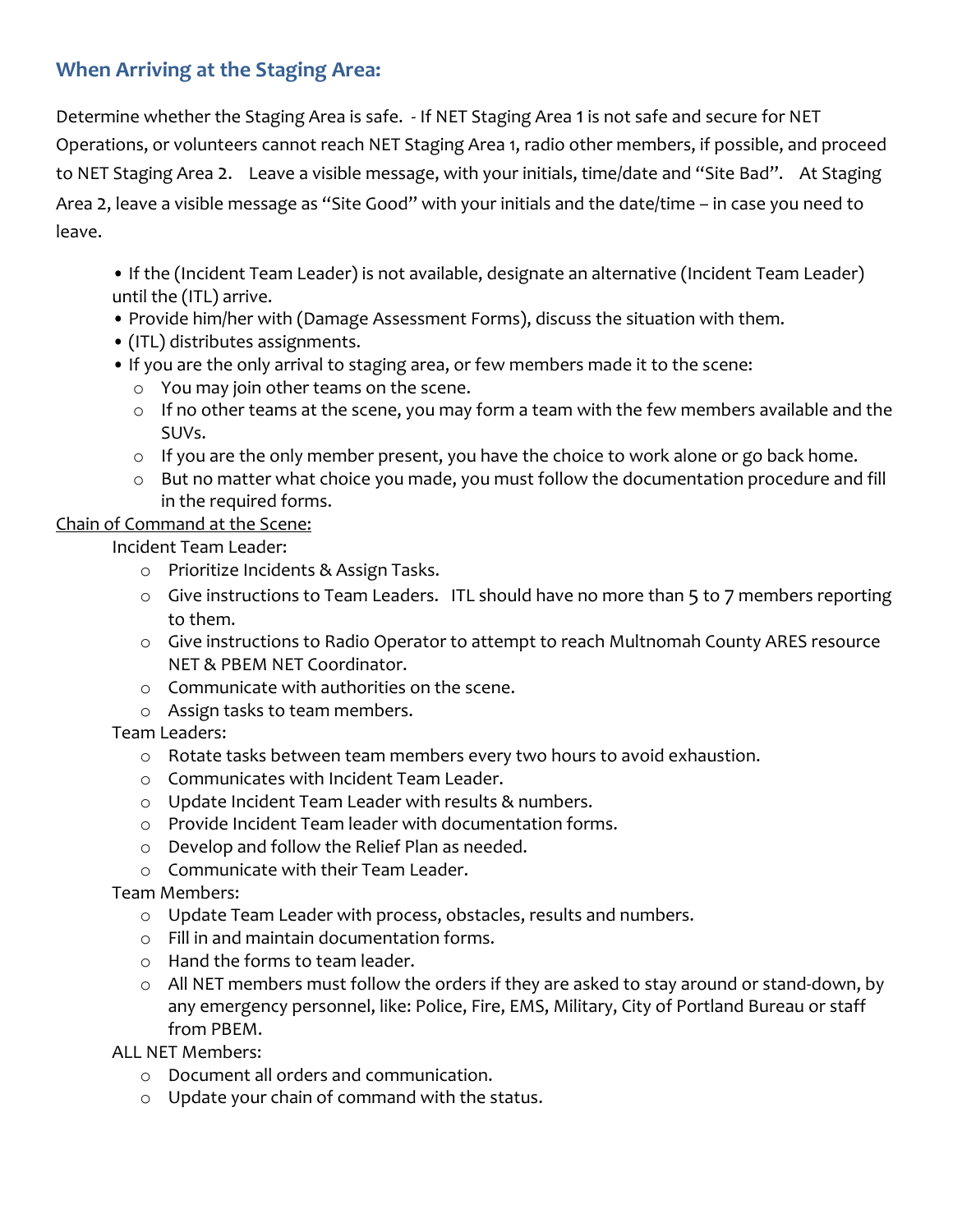## **Shift Times & Breaks**

- Members should not work more than a 12-hour shift in 24 hours.
- Assign Relief Teams if you have the personnel; they may exchange shifts every 6 hours as needed.
- The relief team members may take the members place while on they are on break.
- Alternate 10-minute breaks every 2 hours with the alternate.
- Team leaders must be kind to team members. Don't push them; don't overwork them because errors, poor performance and less productivity are most likely to occur when they are tired and overwhelmed. Always show appreciation for their efforts.

## **Dealing with The Crowd:**

- The assigned person should take them aside, far away from the scene and introduce themselves as the person in charge; thank them for their willingness to help and show appreciation.
	- o Show concern about their safety, and the risk that they may face because they are not trained.
	- o Interview them; write down their names & any special skills they have.
	- o If you feel that will not be beneficial to the team ask them to stay where they are, away from the scene, for their safety, and to (help) in facilitating the team work.
- Use the skilled ones, at their own risk and responsibility, like: Drs., Nurses, Engineers, Construction workers, Carpenters, Blacksmiths, Mechanics, Landscapers... etc. to help in the rescue and triage process.
- Use the unskilled ones as Scribes, Runners, removing debris, building bathrooms, building tents for the triage area, etc.
- Spontaneous unaffiliated volunteers (SUV's) need to be checked in on the Personnel Check-In form (#2.A) along with NET members.
- Have them sign the Spontaneous Volunteer Intake form (#2.B) that clears you from any liability or responsibility in case of injury or death. This will also list any skills or limitations which they may have.
- Don't take their phone numbers, and don't promise them anything.
- Ask the rest to stay where they are, away from the scene, for their safety, and to (help) in facilitating the team work.
- Do not talk to the Media, but refer them to PBEM.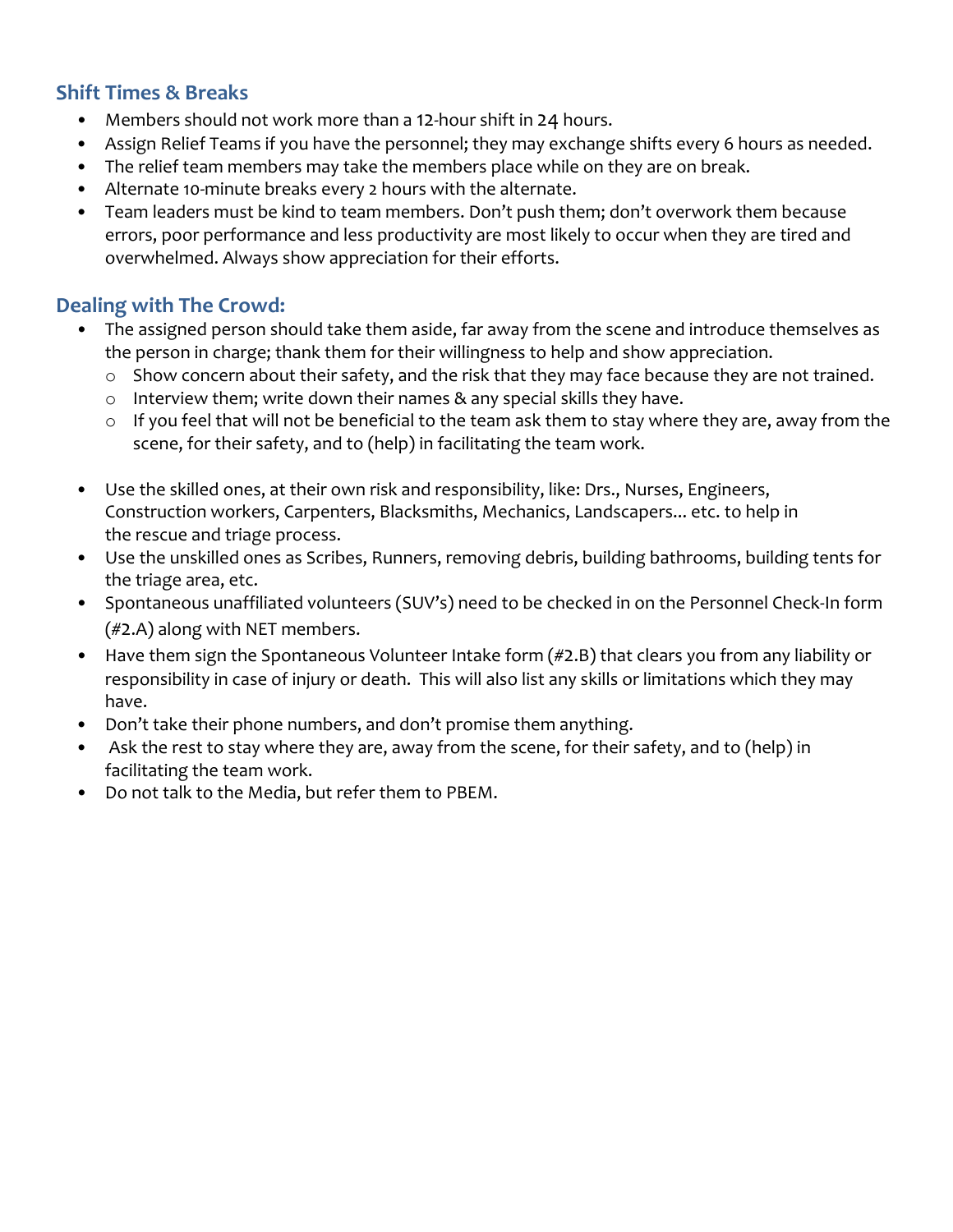